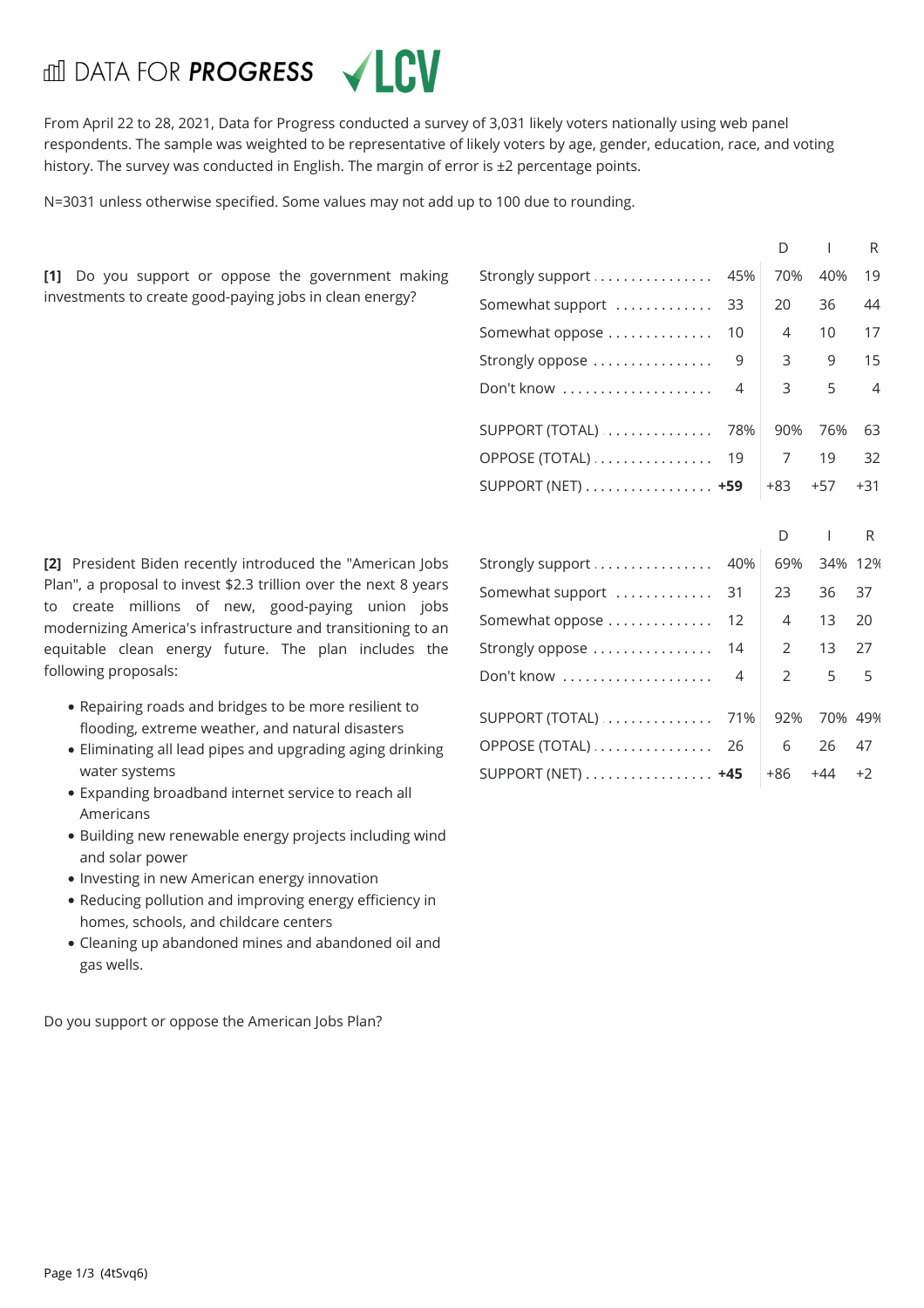**[3]** The American Jobs Plan includes investments to eliminate all lead pipes and service lines in America's drinking water systems to ensure that all Americans have access to clean drinking water.

Do you support or oppose including these investments in the American Jobs Plan?

**[4]** Do you support or oppose the federal government expanding tax credits and other financial incentives to increase American manufacturing of clean energy technologies and clean energy industries like solar panels and wind turbines?

**[5]** Do you support or oppose including a provision in the American Jobs Plan to deliver 40 percent of the benefits of climate and clean infrastructure investments to low-income communities, communities of color, and other disadvantaged communities?

Strongly support . . . . . . . . . . . . . . 48%| 70% 45% 25 Somewhat support  $\dots\dots\dots\dots$  32  $\vert$  22 36 41 . . . . . . . . . . . . . . . . . . . . . . . . . . . . . . . . . . . . . . . . . . . . . . . . . . . . . . . . . . . . . . . . . . . . . . . . . . . . . . . . Somewhat oppose 8 3 7 13 Strongly oppose  $\dots\dots\dots\dots\dots\quad$  8  $\begin{array}{ccc} & 2 & 7 & 17 \end{array}$ . . . . . . . . . . . . . . . . . . . . . . . . . . . . . . . . . . . . . . . . . . . . . . . . . . . . . . . . . . . . . . . . . . . . . . . . . . . . . . . . Don't know4 3 5 4 SUPPORT (TOTAL) . . . . . . . . . . . . . 80% | 92% 81% 66 OPPOSE (TOTAL) . . . . . . . . . . . . . . . . 16 | 5 14 30 . . . . . . . . . . . . . . . . . . . . . . . . . . . . . . . . . . . . . . . . . . . . . . . . . . . . . . . . . . . . . . . . . . . . . . . . . . . . . . . . SUPPORT(NET) **+64** +87 +67 +36 D I R Strongly support . . . . . . . . . . . . . . 33% | 54% 25% 15 . . . . . . . . . . . . . . . . . . . . . . . . . . . . . . . . . . . . . . . . . . . . . . . . . . . . . . . . . . . . . . . . . . . . . . . . . . . . . . . . Somewhat support 36 32 43 37 Somewhat oppose  $\dots\dots\dots\dots\quad$  14  $\vert\quad$  6  $\vert\quad$  14  $\vert\quad$  22 Strongly oppose . . . . . . . . . . . . . . . 11 | 3 | 12 | 20 . . . . . . . . . . . . . . . . . . . . . . . . . . . . . . . . . . . . . . . . . . . . . . . . . . . . . . . . . . . . . . . . . . . . . . . . . . . . . . . . Don't know5 5 5 5 SUPPORT (TOTAL) . . . . . . . . . . . . . 69% | 86% 68% 52 OPPOSE (TOTAL) . . . . . . . . . . . . . . . 25 | 9 26 42 . . . . . . . . . . . . . . . . . . . . . . . . . . . . . . . . . . . . . . . . . . . . . . . . . . . . . . . . . . . . . . . . . . . . . . . . . . . . . . . . SUPPORT(NET) **+44** +77 +42 +10 D I R Strongly support . . . . . . . . . . . . . . . 32% | 54% 28% 9 . . . . . . . . . . . . . . . . . . . . . . . . . . . . . . . . . . . . . . . . . . . . . . . . . . . . . . . . . . . . . . . . . . . . . . . . . . . . . . . . Somewhat support 32 34 34 29 Somewhat oppose  $\dots\dots\dots\dots\quad$  15  $\quad$  5  $\quad$  14  $\quad$  26 . . . . . . . . . . . . . . . . . . . . . . . . . . . . . . . . . . . . . . . . . . . . . . . . . . . . . . . . . . . . . . . . . . . . . . . . . . . . . . . . Stronglyoppose 15 2 17 30 . . . . . . . . . . . . . . . . . . . . . . . . . . . . . . . . . . . . . . . . . . . . . . . . . . . . . . . . . . . . . . . . . . . . . . . . . . . . . . . . Don't know6 5 7 7 SUPPORT (TOTAL) .............. 64% | 88% 62% 38 OPPOSE (TOTAL) . . . . . . . . . . . . . . . 30 | 7 31 56 SUPPORT (NET) . . . . . . . . . . . . . . . . **+34** | +81 +31 −18 D I R sustainable future for our children. . . **63%** 85% 62% 37% our economy and kill jobs . . . . . . . . . . **29**  $\begin{array}{|l}$  9 27 54 . . . . . . . . . . . . . . . . . . . . . . . . . . . . . . . . . . . . . . . . . . . . . . . . . . . . . . . . . . . . . . . . . . . . . . . . . . . . . . . . Don't know**8** 5 1010 D I R Government investments to create new clean energy jobs will grow our economy and ensure we leave a Government investments to create new clean energy jobs will devastate **[7]** Do you believe thatclimate change is real? . . . . . . . . . . . . . . . . . . . . . . . . . . . . . . . . . . . . . . . . . . . . . . . . . . . . . . . . . . . . . . . . . . . . . . . . . . . . . . . . . . . . . . . . . . . . . . . . . . . . . . . . . . . . . . . . . . . . . . . . . . . . . . . . . . . . . . . . . . . . . . . . . . . . . . . . . . . . . . . . <sup>D</sup> <sup>I</sup> <sup>R</sup> Yes **78%** 97% 79%56%

No **22** 3 2144

**[6]** Which statement comes closer to your view, even if neither is exactly right?